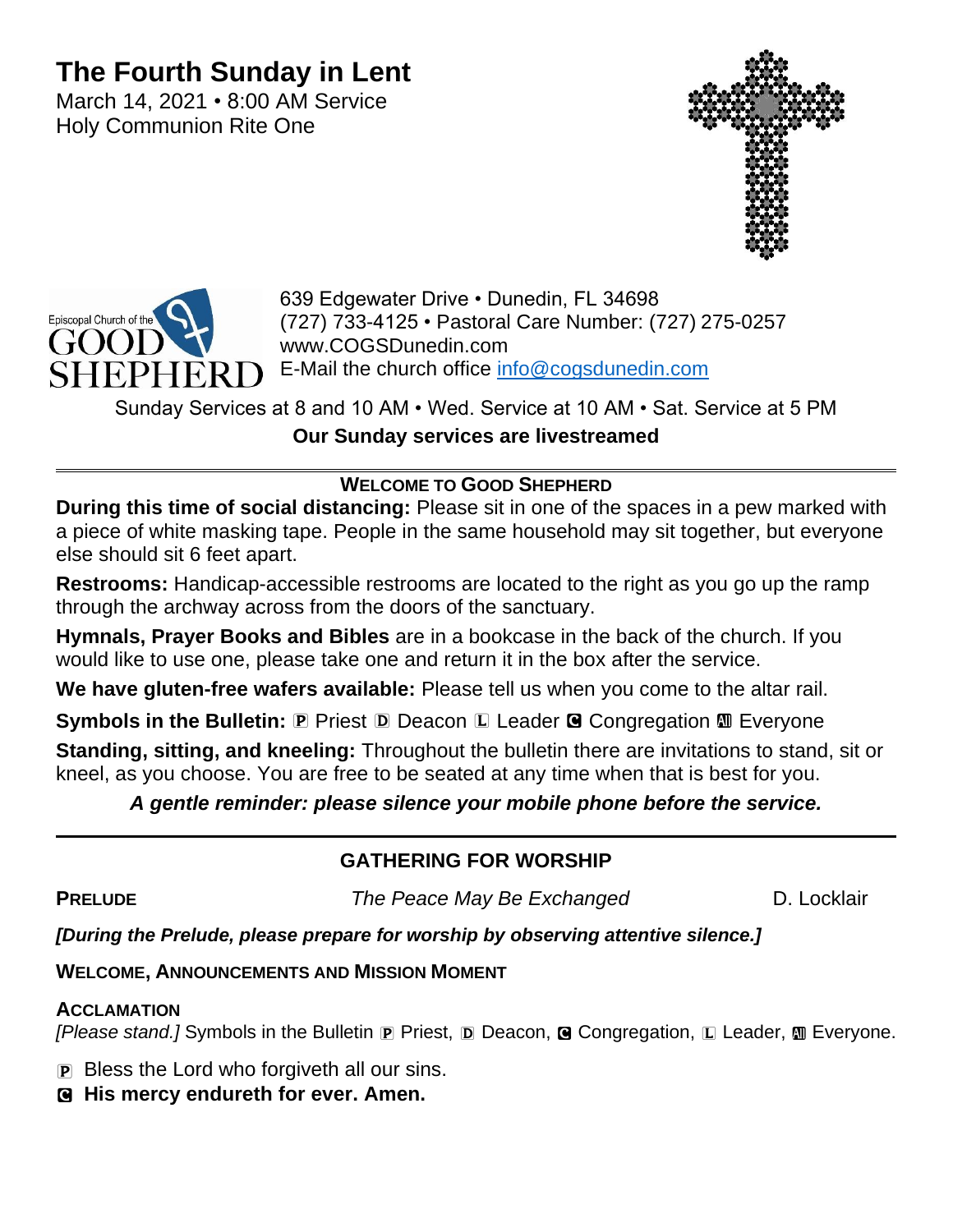## **COLLECT FOR PURITY**

- a **Almighty God, unto whom all hearts are open, all desires known, and from whom no secrets are hid. Cleanse the thoughts of our hearts by the inspiration of thy Holy Spirit, that we may perfectly love thee, and worthily magnify thy holy Name; through Christ our Lord. Amen.**
- $\mathbf{P}$  Lord, have mercy upon us.
- C **Christ, have mercy upon us.**
- P Lord, have mercy upon us.

## **COLLECT OF THE DAY**

- P The Lord be with you.
- C **And with thy Spirit.**
- P Let us pray…. Gracious Father, whose blessed Son Jesus Christ came down from heaven to be the true bread which gives life to the world: Evermore give us this bread, that he may live in us, and we in him; who lives and reigns with you and the Holy Spirit, one God, now and for ever.
- C **Amen.**

## **THE WORD OF GOD**

**The Readings** Numbers 21:4-9, Psalm 107:1-3, 17-22, Ephesians 2:1-10, John 3:14-21 [*Please be seated.*]

## **The First Reading**

L *The First Reading is taken from Numbers, chapter 21…*

From Mount Hor the Israelites set out by the way to the Red Sea, to go around the land of Edom; but the people became impatient on the way. The people spoke against God and against Moses, "Why have you brought us up out of Egypt to die in the wilderness? For there is no food and no water, and we detest this miserable food." Then the LORD sent poisonous serpents among the people, and they bit the people, so that many Israelites died. The people came to Moses and said, "We have sinned by speaking against the LORD and against you; pray to the LORD to take away the serpents from us." So Moses prayed for the people. And the LORD said to Moses, "Make a poisonous serpent, and set it on a pole; and everyone who is bitten shall look at it and live." So Moses made a serpent of bronze, and put it upon a pole; and whenever a serpent bit someone, that person would look at the serpent of bronze and live.

L The Word of the Lord.

## C **Thanks be to God.**

## **The Psalm**

- L *We will read responsively Psalm 107…*
- L Give thanks to the LORD, for he is good, and his mercy endures for ever.
- C **Let all those whom the Lord has redeemed proclaim that he redeemed them from the hand of the foe.**
- L He gathered them out of the lands; from the east and from the west, from the north and from the south.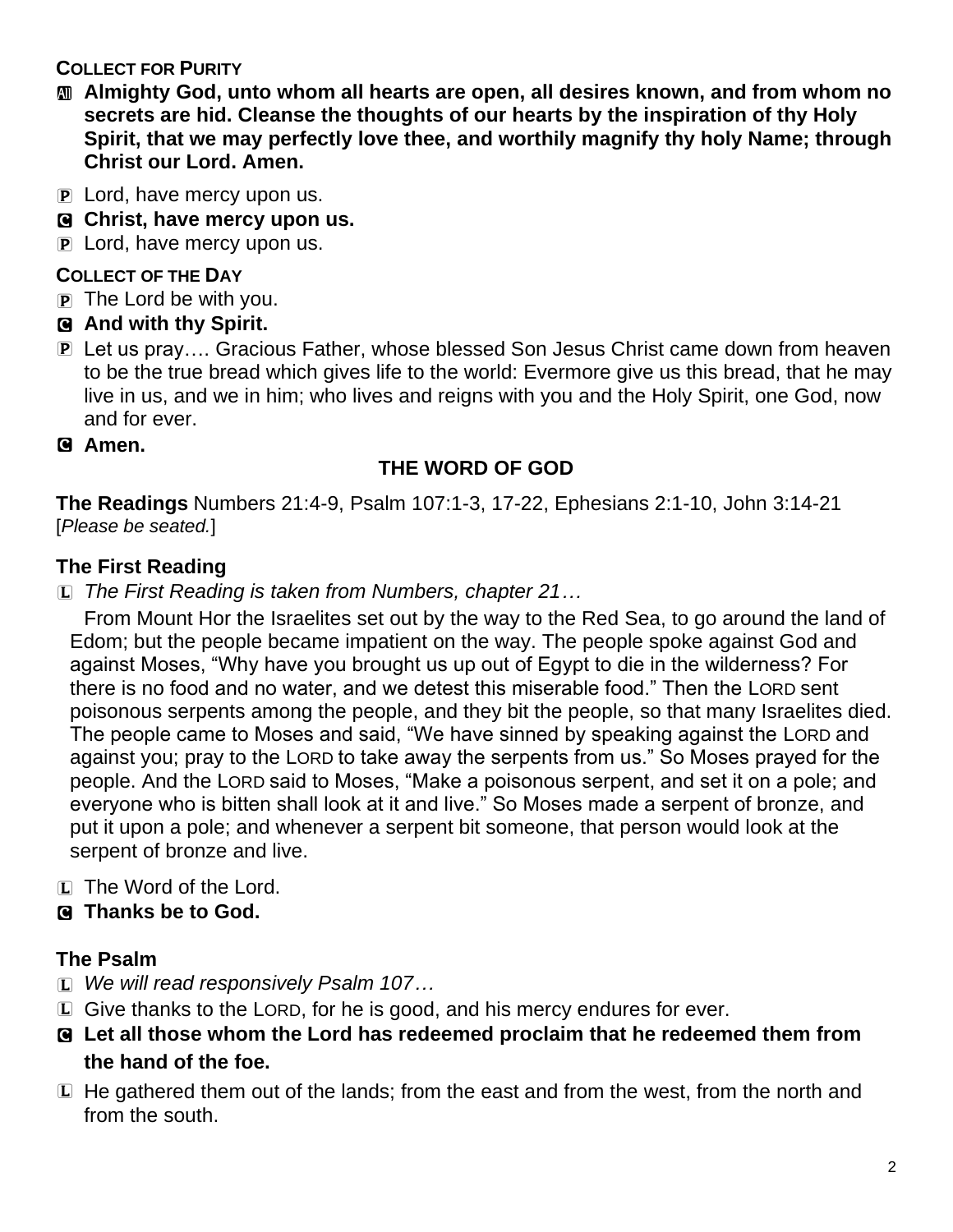- C **Some were fools and took to rebellious ways; they were afflicted because of their sins.**
- L They abhorred all manner of food and drew near to death's door.
- C **Then they cried to the Lord in their trouble, and he delivered them from their distress.**
- L He sent forth his word and healed them and saved them from the grave.
- C **Let them give thanks to the Lord for his mercy and the wonders he does for his children.**
- L Let them offer a sacrifice of thanksgiving and tell of his acts with shouts of joy.

## **The Second Reading**

L *The Second Reading is taken from Ephesians, Chapter 2*

You were dead through the trespasses and sins in which you once lived, following the course of this world, following the ruler of the power of the air, the spirit that is now at work among those who are disobedient. All of us once lived among them in the passions of our flesh, following the desires of flesh and senses, and we were by nature children of wrath, like everyone else. But God, who is rich in mercy, out of the great love with which he loved us even when we were dead through our trespasses, made us alive together with Christ- by grace you have been saved-- and raised us up with him and seated us with him in the heavenly places in Christ Jesus, so that in the ages to come he might show the immeasurable riches of his grace in kindness toward us in Christ Jesus. For by grace you have been saved through faith, and this is not your own doing; it is the gift of God-- not the result of works, so that no one may boast. For we are what he has made us, created in Christ Jesus for good works, which God prepared beforehand to be our way of life.

L The Word of the Lord.

## C **Thanks be to God.**

## **The Gospel**

*[Please stand.]*

- D The Holy Gospel of our Lord Jesus Christ according to John.
- C **Glory be to thee, O Lord.**
- D Jesus said, "Just as Moses lifted up the serpent in the wilderness, so must the Son of Man be lifted up, that whoever believes in him may have eternal life. "For God so loved the world that he gave his only Son, so that everyone who believes in him may not perish but may have eternal life. "Indeed, God did not send the Son into the world to condemn the world, but in order that the world might be saved through him. Those who believe in him are not condemned; but those who do not believe are condemned already, because they have not believed in the name of the only Son of God. And this is the judgment, that the light has come into the world, and people loved darkness rather than light because their deeds were evil. For all who do evil hate the light and do not come to the light, so that their deeds may not be exposed. But those who do what is true come to the light, so that it may be clearly seen that their deeds have been done in God."
- D The Gospel of the Lord.
- C **Praise be to thee, O Christ.**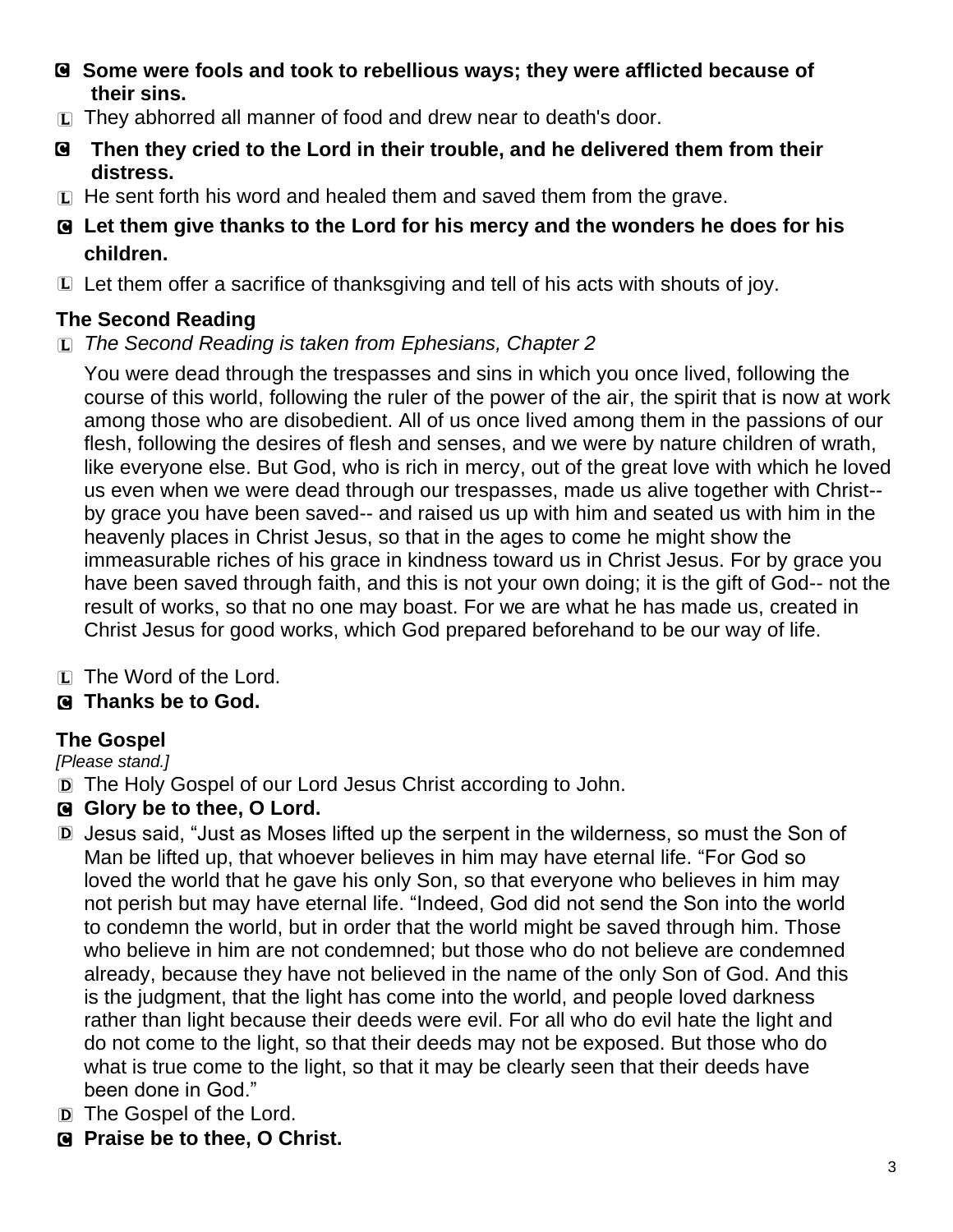*[Please be seated.]*

#### **NICENE CREED**

*[Please stand.]*

C **We believe in one God, the Father, the Almighty, maker of heaven and earth, of all that is, seen and unseen.** 

**We believe in one Lord, Jesus Christ, the only Son of God, eternally begotten of the Father, God from God, Light from Light, true God from true God, begotten, not made, of one Being with the Father. Through him all things were made. For us and for our salvation he came down from heaven: by the power of the Holy Spirit he became incarnate from the Virgin Mary, and was made man. For our sake he was crucified under Pontius Pilate; he suffered death and was buried. On the third day he rose again in accordance with the Scriptures; he ascended into heaven and is seated at the right hand of the Father. He will come again in glory to judge the living and the dead, and his kingdom will have no end.**

**We believe in the Holy Spirit, the Lord, the giver of life, who proceeds from the Father and the Son. With the Father and the Son he is worshiped and glorified. He has spoken through the Prophets. We believe in one holy catholic and apostolic Church. We acknowledge one baptism for the forgiveness of sins. We look for the resurrection of the dead, and the life of the world to come. Amen.**

#### **PRAYERS OF THE PEOPLE**

*[Please sit, stand, or kneel, as you prefer.]*

- D Let us pray for the whole state of Christ's Church and the world.
- L Almighty and everliving God, who in thy holy Word hast taught us to make prayers, and supplications, and to give thanks for all humanity. Receive these our prayers which we offer unto thy divine Majesty, beseeching thee to inspire continually the Universal Church with the spirit of truth, unity, and concord; and grant that all those who do confess thy holy Name may agree in the truth of thy holy Word, and live in unity and godly love. God of Light and Life,

## C **Hear our prayer.**

L Give grace, O heavenly Father, to all bishops, especially to Michael, our Presiding Bishop; Dabney, our Bishop; Barry and Michael, our Assisting Bishops; Michael, our Priest in Charge; Cindy, our Deacon; to our companion diocese of the Dominican Republic; to these Episcopal Churches in our Diocese: St. Mary's, Tampa; St. Catherine's, Temple Terrace; St. Anne of Grace, Seminole, New Port Richey, to the Clearwater Deanery Collaboration Partners; and to all priests, deacons, and the laity in their ministry; that they may, both by their life and doctrine, set forth thy true and lively Word, and rightly and duly administer thy holy Sacraments. God of Light and Life,

## C **Hear our prayer.**

- $\square$  And to all thy people give thy heavenly grace, and especially to this congregation here present; that, with meek heart and due reverence, they may hear and receive thy holy Word, truly serving thee in holiness and righteousness all the days of their life. God of Light and Life,
- C **Hear our prayer.**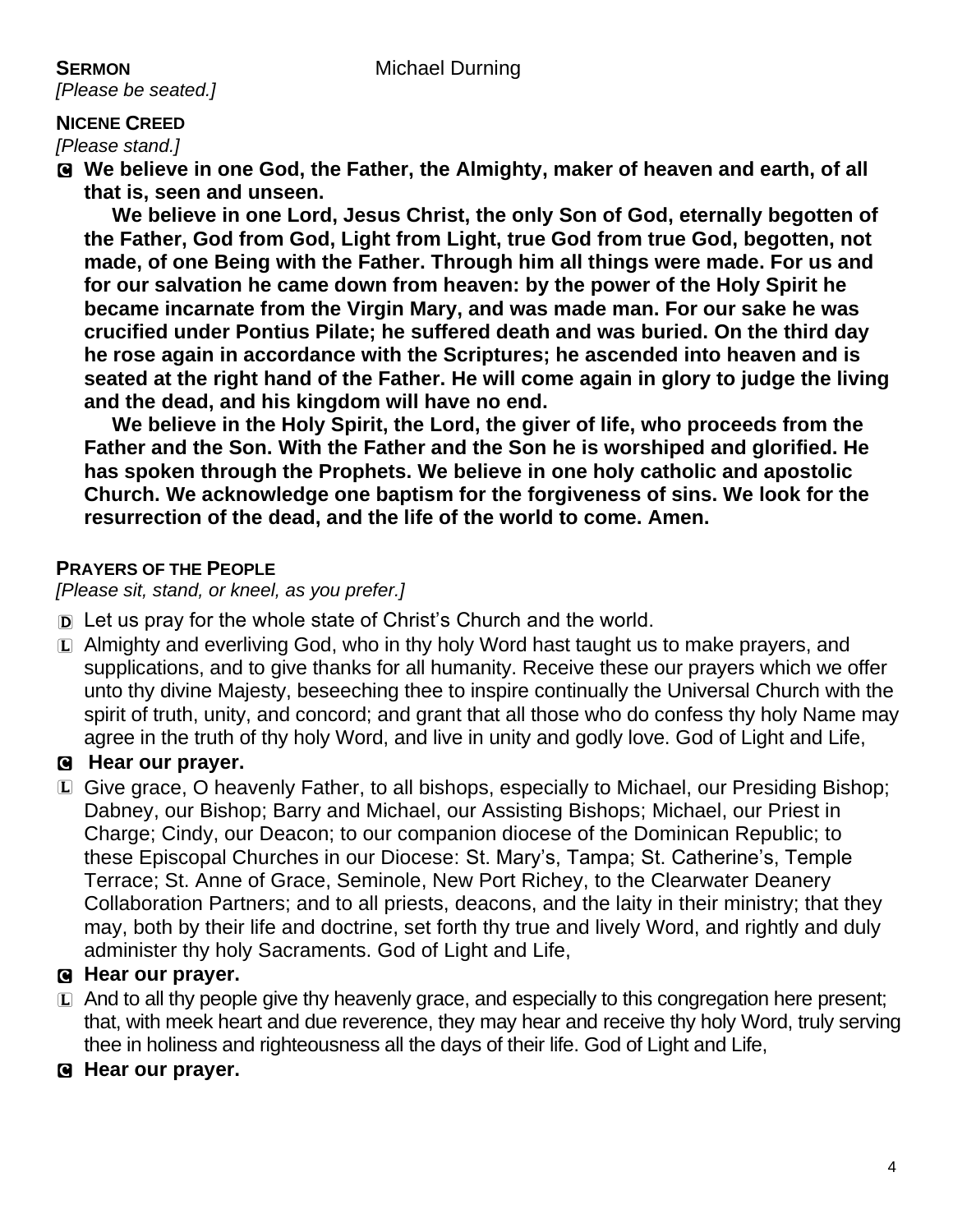L We beseech thee also so to rule the hearts of those who bear the authority of government in this and every land, that they may be led to wise decisions and right actions for the welfare and peace of the world. We pray that all God's children, especially those in the Middle East, might live in the hope of the world peace for which we are created. God of Light and Life,

## C **Hear our prayer.**

L And we most humbly beseech thee, of thy goodness, O Lord, to comfort and succor [*Add handwritten names from notebook*] and all those who, in this transitory life, are in trouble, sorrow, need, sickness, or any other adversity, especially those listed in the weekly news who have asked for our prayers. I now invite you to pray for others by name, aloud or in your hearts. [*Leave time…*] God of Light and Life,

## C **Hear our prayer.**

 $\Box$  Open, O Lord, the eyes of all people to behold thy gracious hand in all thy works, that, rejoicing in thy whole creation, they may honor thee with their substance, and be faithful stewards of thy bounty. We give thanks for the birthdays this week, Hazel DeStefano, Cyndy Fahnestock, Isabelle Schueler, Wayne Morris, for all the blessings of this life. I invite you to name a blessing either silently or aloud. [*Leave time…* ] God of Light and Life,

## C **Hear our prayer.**

 $\Box$  And we also bless thy holy Name for all thy servants departed this life in thy faith and fear, [*especially… add names from notebook*]. Please add names of those on your heart, silently or aloud. [*Leave time…*] We beseech thee to grant them continual growth in thy love and service; and to grant us grace so to follow the good examples of all thy saints, that with them we may be partakers of thy heavenly kingdom. God of Light and Life,

## C **Hear our prayer.**

L Grant these our prayers, O Father, for Jesus Christ's sake, our only Mediator and Advocate.

## C **Amen.**

## **THE GREETING OF PEACE**

*[Please stand. During this time of social distancing, a wave or bow, accompanied by a smile and "the Peace of the Lord be with you," will do nicely.*]

- P The peace of the Lord be always with you.
- C **And with thy spirit.**

## **THE HOLY COMMUNION**

## **OFFERTORY SENTENCE**

D Thine, O Lord, is the greatness, and the power, and the glory, and the victory, and the majesty. For all that is in the heaven and in the earth is thine. Thine is the kingdom, O Lord, and thou art exalted as head above all. Let us with gladness present the offerings and oblations of our life and labor to the Lord.

[*Please be seated. The offering plates are on stands in the front and the back of the church. If you wish, you may place an offering there.*]

## **OFFERTORY**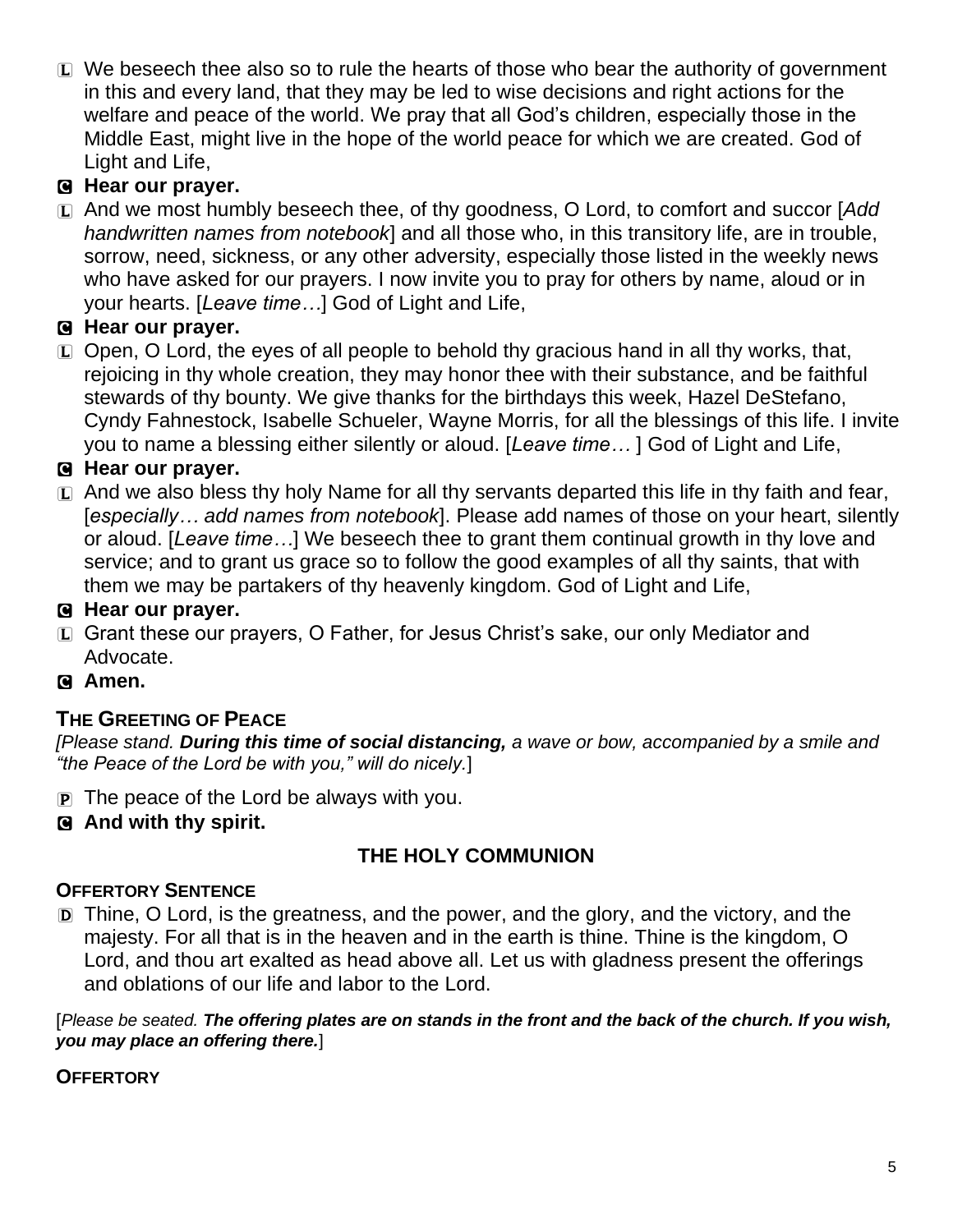#### **PRESENTATION OF THE OFFERINGS**

*[Please stand when the offerings of bread, wine, and money are presented by the Deacon.]*

- D As we receive these gifts, we acknowledge
- C **All things come from thee, O Lord and of thine own have we given thee.**

**THE GREAT THANKSGIVING:** Eucharistic Prayer II

- $\mathbf{P}$  The Lord be with you.
- C **And with thy spirit.**
- P Lift up your hearts.
- C **We lift them up unto the Lord.**
- P Let us give thanks unto our Lord God.
- C **It is meet and right so to do.**
- P It is very meet, right, and our bounden duty, that we should at all times, and in all places, give thanks unto thee, O Lord, holy Father, almighty, everlasting God. Because in the mystery of the Word made flesh, thou hast caused a new light to shine in our hearts, to give the knowledge of thy glory in the face of thy Son Jesus Christ our Lord. Therefore, with Angels and Archangels, and with all the company of heaven, we laud and magnify thy glorious Name; evermore praising thee, and saying,
- C **Holy, holy, holy, Lord God of Hosts: Heaven and earth are full of thy glory. Glory be to thee, O Lord Most High. Blessed is he that cometh in the name of the Lord. Hosanna in the highest.**

#### *[Please kneel or stand, as you choose.]*

P All glory be to thee, O Lord our God, for that thou didst create heaven and earth, and didst make us in thine own image; and, of thy tender mercy, didst give thine only Son Jesus Christ to take our nature upon him, and to suffer death upon the cross for our redemption. He made there a full and perfect sacrifice for the whole world; and did institute, and in his holy Gospel command us to continue, a perpetual memory of that his precious death and sacrifice, until his coming again.

For in the night in which he was betrayed, he took bread; and when he had given thanks to thee, he broke it, and gave it to his disciples, saying, "Take, eat, this is my Body, which is given for you. Do this in remembrance of me."

P Likewise, after supper, he took the cup; and when he had given thanks, he gave it to them, saying, "Drink this, all of you; for this is my Blood of the New Covenant, which is shed for you, and for many, for the remission of sins. Do this, as oft as ye shall drink it, in remembrance of me."

Wherefore, O Lord and heavenly Father, we thy people do celebrate and make, with these thy holy gifts which we now offer unto thee, the memorial thy Son hath commanded us to make; having in remembrance his blessed passion and precious death, his mighty resurrection and glorious ascension; and looking for his coming again with power and great glory. And we most humbly beseech thee, O merciful Father, to hear us, and, with thy Word and Holy Spirit, to bless and sanctify these gifts of bread and wine, that they may be unto us the Body and Blood of thy dearly-beloved Son Jesus Christ.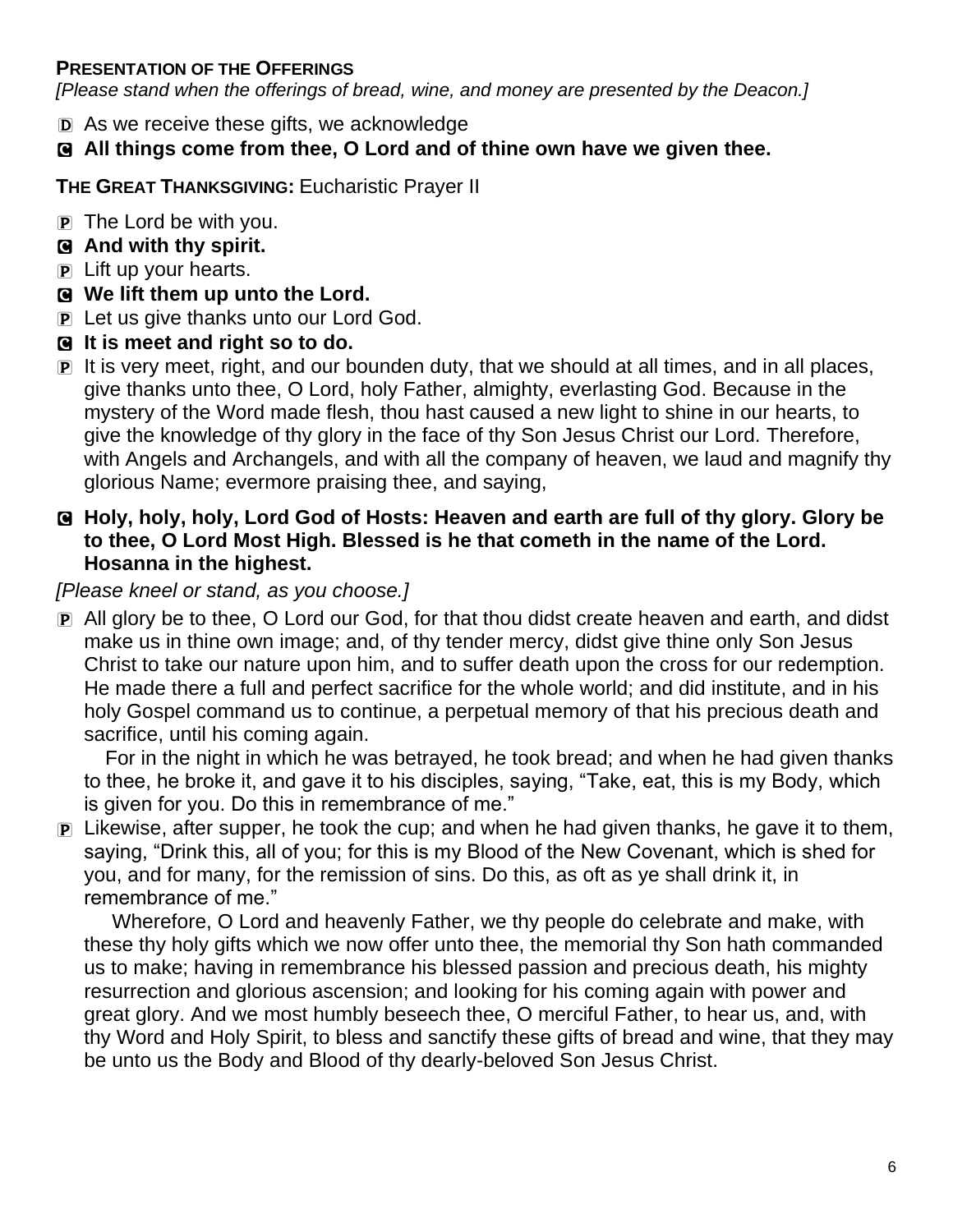- C **And we earnestly desire thy fatherly goodness to accept this our sacrifice of praise and thanksgiving, whereby we offer and present unto thee, O Lord, our selves, our souls and bodies. Grant, we beseech thee, that all who partake of this Holy Communion may worthily receive the most precious Body and Blood of thy Son Jesus Christ, and be filled with thy grace and heavenly benediction; and also that we and all thy whole Church may be made one body with him, that he may dwell in us, and we in him; through the same Jesus Christ our Lord;**
- P By whom, and with whom, and in whom, in the unity of the Holy Ghost all honor and glory be unto thee, O Father Almighty, world without end.

## C **AMEN.**

## **THE LORD'S PRAYER**

- P And now, as our Savior Christ hath taught us, we are bold to say,
- C **Our Father, who art in heaven, hallowed be thy Name, thy kingdom come, thy will be done, on earth as it is in heaven. Give us this day our daily bread. And forgive us our trespasses, as we forgive those who trespass against us. And lead us not into temptation, but deliver us from evil. For thine is the kingdom, and the power, and the glory, for ever and ever. Amen.**

#### **BREAKING OF THE BREAD**

- P This is the true bread which comes down from heaven and gives life to the world.
- C **Whoever eats this bread has Eternal Life.**
- P The Gifts of God for the People of God. Take them in remembrance that Christ died for you, and feed on him in your hearts by faith, with thanksgiving.

[**PLEASE FOLLOW THESE NEW PROCEDURES:** *To ensure social distancing, please go forward to receive Holy Communion one at a time, following the directions of the usher, who will let you know when it's your turn. Two people will stand in front of the altar to distribute the consecrated wafers. Please keep your mask on, receive the wafer, and return to your seat by the side aisle. After returning to your seat, you may remove your mask to consume your wafer.*]

## **PRAYER AFTER COMMUNION**

*[Please kneel or stand, as you choose.]*

- $\mathbf{P}$  Let us pray.
- C **Almighty and everliving God, we most heartily thank thee for that thou dost feed us, in these holy mysteries, with the spiritual food of the most precious Body and Blood of thy Son our Savior Jesus Christ; and dost assure us thereby of thy favor and goodness towards us; and that we are very members incorporate in the mystical body of thy Son, the blessed company of all faithful people; and are also heirs, through hope, of thy everlasting kingdom. And we humbly beseech thee, O heavenly Father, so to assist us with thy grace, that we may continue in that holy fellowship, and do all such good works as thou hast prepared for us to walk in; through Jesus Christ our Lord, to whom, with thee and the Holy Ghost, be all honor and glory, world without end. Amen.**